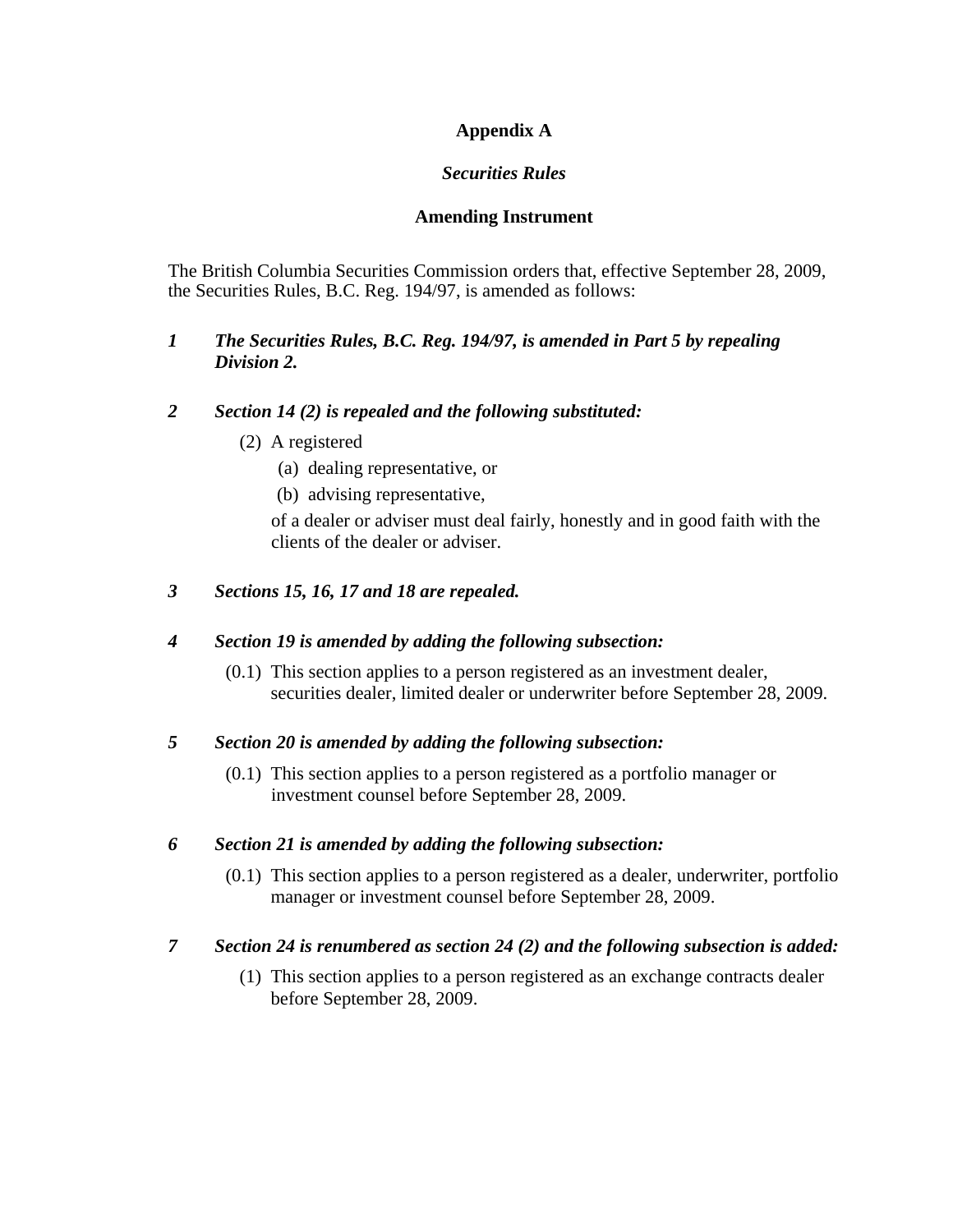## *8 Section 25 is renumbered as section 25 (2) and the following subsection is added:*

- (1) This section applies to a person registered as a dealer or adviser before September 28, 2009.
- *9 Part 5 is amended by repealing Division 5.*
- *10 Sections 43 to 48 are repealed.*

## *11 Section 49 is renumbered as section 49 (2) and the following subsection is added:*

 (1) This section applies to a person registered as a dealer or adviser before September 28, 2009.

# *12 Section 50 is amended*

## *(i) by adding the following subsection:*

- (0.1) This section applies to a person registered as a dealer or adviser before September 28, 2009.*, and*
- *(ii) in paragraph (b) by striking out "*section 17 of these rules or*".*
- *13 Sections 51 is repealed.*
- *14 Section 52 is amended*

## *(i) by adding the following subsection:*

- (0.1) This section applies to a person registered as an adviser before September 28, 2009*, and*
- *(ii) by repealing subsection (2).*

## *15 Section 53 is amended by adding the following subsection:*

 (0.1) This section applies to a person registered as a dealer or adviser before September 28, 2009.

## *16 Section 54 is renumbered as section 54 (2) and the following subsection is added:*

 (1) This section applies to a person registered as a dealer or adviser before September 28, 2009.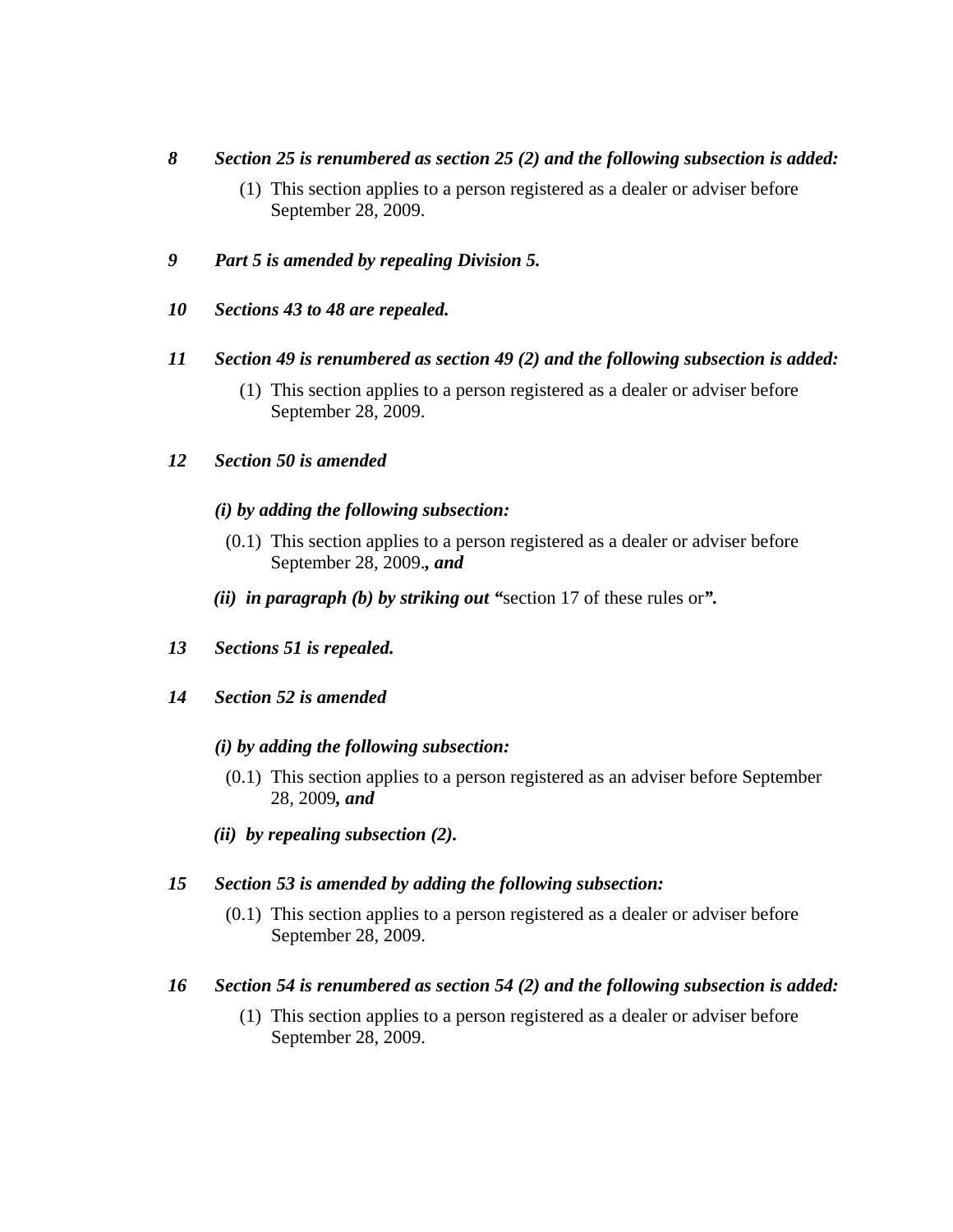- *17 Sections 55 to 59 are repealed.*
- *18 Part 5 is amended by repealing Divisions 7, 8, 9, 10 and 11.*
- *19 Part 6 is repealed.*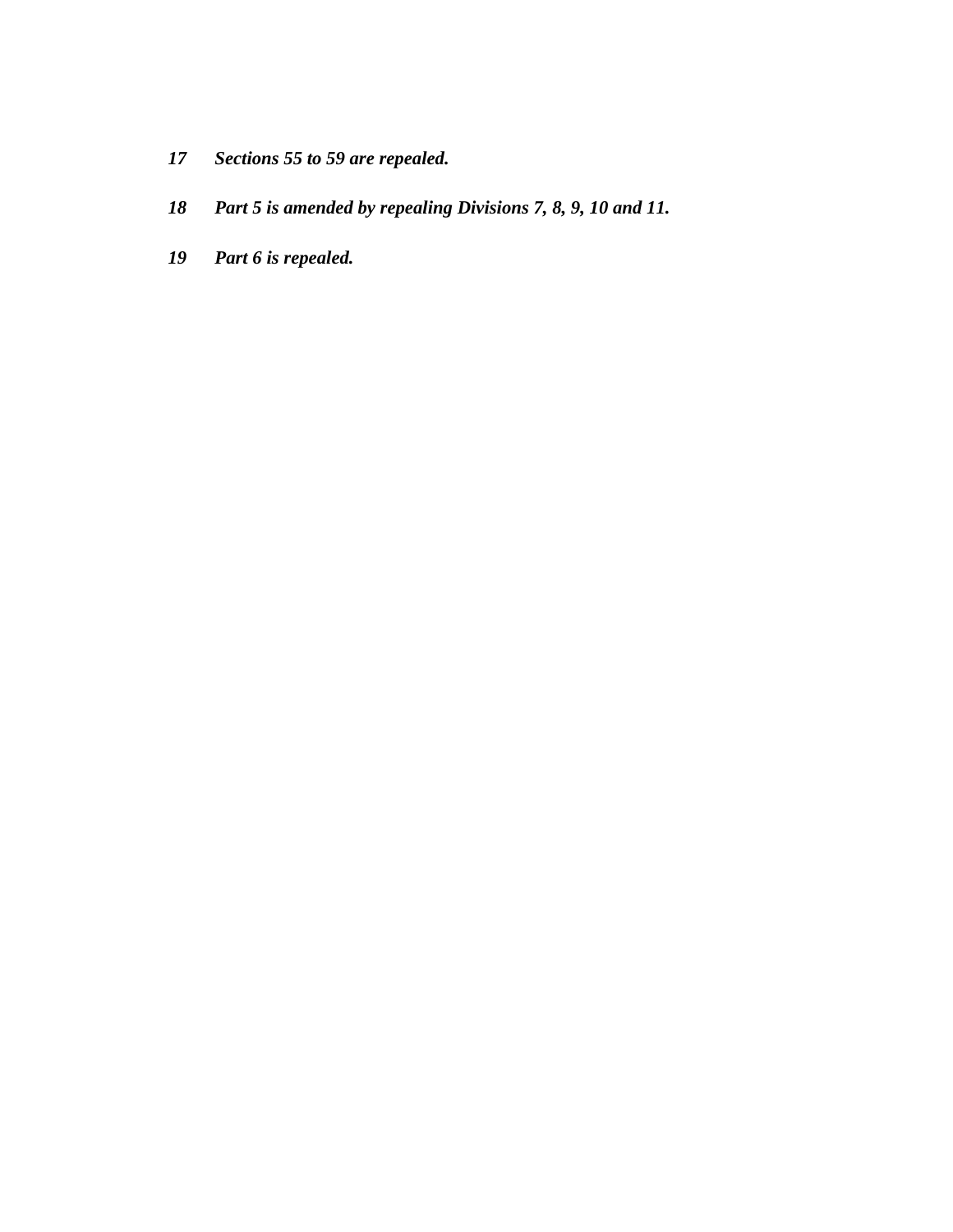## **Clean Version of Amendments to Parts 5 and 6 of Securities Rules**

#### **Part 5 — Registration**

#### **Division 1 — General**

#### **Interpretation**

**5** In this Part risk adjusted capital means the amount of risk adjusted capital determined under the Joint Regulatory Financial Questionnaire and Report.

## **Division 2 — Categories of Dealers and Advisers and Related Provisions**

## **Division 3 — Registration — General**

## **Fair dealing with clients**

**14** (1) A registrant must deal fairly, honestly and in good faith with the clients of the registrant.

(2) A registered

(a) dealing representative, or

(b) advising representative,

of a dealer or adviser must deal fairly, honestly and in good faith with the clients of the dealer or adviser.

# **Division 4 — Capital and Bonding**

# **Dealer's and underwriter's risk adjusted capital and working capital**

**19** (0.1) This section applies to a person registered as an investment dealer, securities dealer, limited dealer or underwriter before September 28, 2009.

(1) An investment dealer must maintain positive risk adjusted capital.

(2) Subject to subsection (4), a securities dealer, exchange contracts dealer or underwriter must maintain positive risk adjusted capital but may calculate risk adjusted capital on the basis of a minimum capital requirement of \$100 000 instead of the minimum of \$250 000 required by the Joint Regulatory Financial Questionnaire and Report.

(3) Subject to subsection (5), a limited dealer, except for a security issuer and exchange contracts dealer, must maintain working capital, calculated in accordance with the required form, equal to, or greater than, \$75 000 plus the maximum amount that is deductible under any bond required under section 21.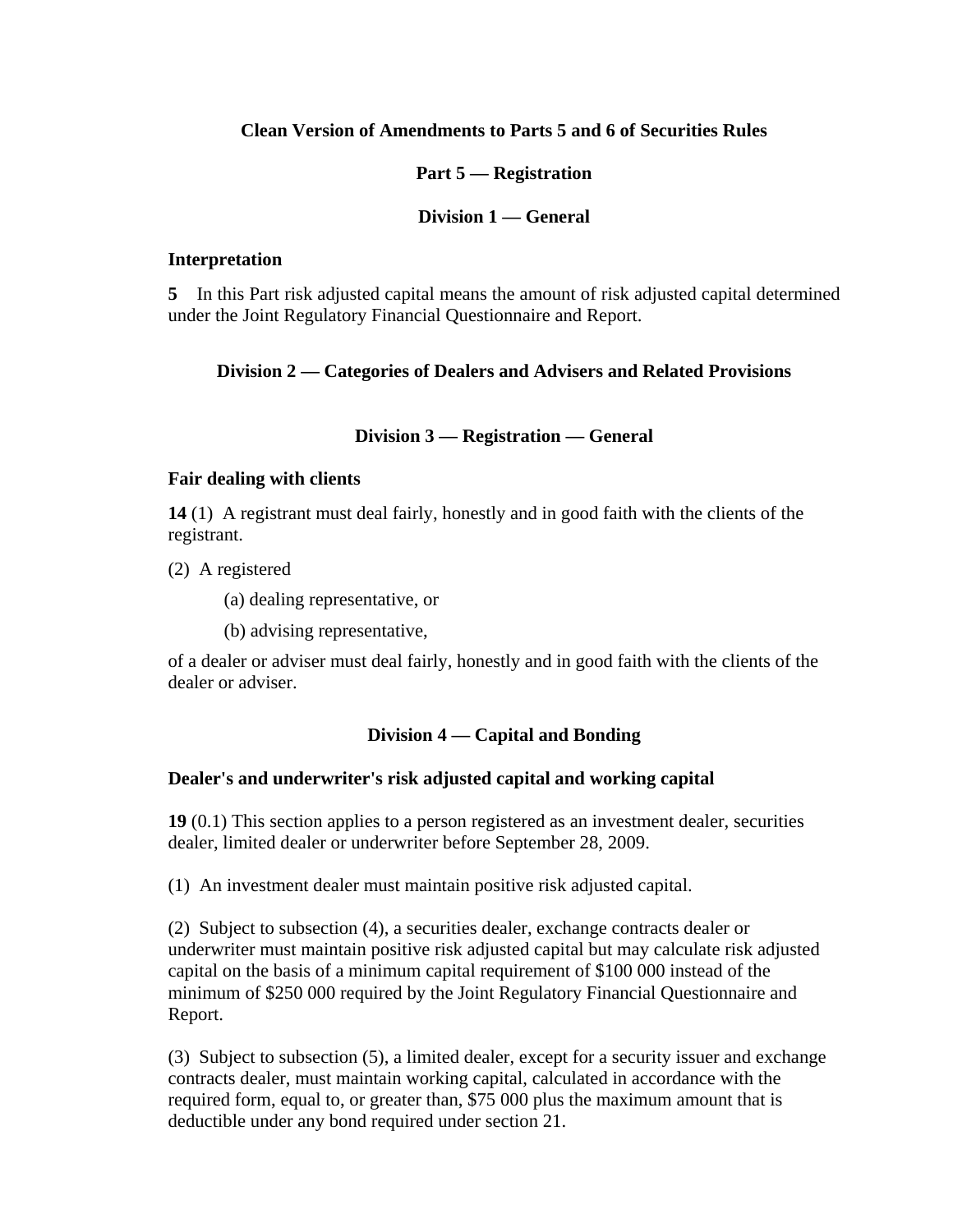(4) An exchange contracts dealer that does not hold client funds or securities and is recognized by the executive director as an introducing broker must maintain positive risk adjusted capital but may calculate risk adjusted capital on the basis of a minimum capital requirement of \$75 000 instead of the minimum of \$100 000 set out in subsection (2).

(5) A mutual fund dealer that does not hold client funds or securities and is recognized by the executive director must maintain working capital, calculated in accordance with the required form, equal to, or greater than, \$25 000 plus the maximum amount that is deductible under any bond required under section 21.

## **Adviser's minimum working capital**

**20** (0.1) This section applies to a person registered as a portfolio manager or investment counsel before September 28, 2009.

(1) Subject to subsection (2), a portfolio manager or investment counsel must maintain working capital, calculated in accordance with the required form, equal to, or greater than, \$25 000 plus the maximum amount that is deductible under any bond required under section 21.

(2) An investment counsel that does not hold client funds or securities and is recognized by the executive director must maintain working capital, calculated in accordance with the required form, equal to, or greater than, \$5 000 plus the maximum amount that is deductible under any bond required under section 21.

# **Bonding requirement**

**21** (0.1) This section applies to a person registered as a dealer, underwriter, portfolio manager or investment counsel before September 28, 2009.

(2) A dealer, other than a security issuer, underwriter, portfolio manager or investment counsel must maintain

- (a) bonding in a form and amount that the executive director considers necessary, and
- (b) a certified copy of a resolution of the person's partners or directors stating that they consider the amount of bonding adequate to cover insurable business risks.

(3) A partner, director or officer or other employee of a dealer, underwriter, portfolio manager or investment counsel must maintain bonding in a form and amount that the executive director considers necessary.

## **Notice of change in or claim under bond**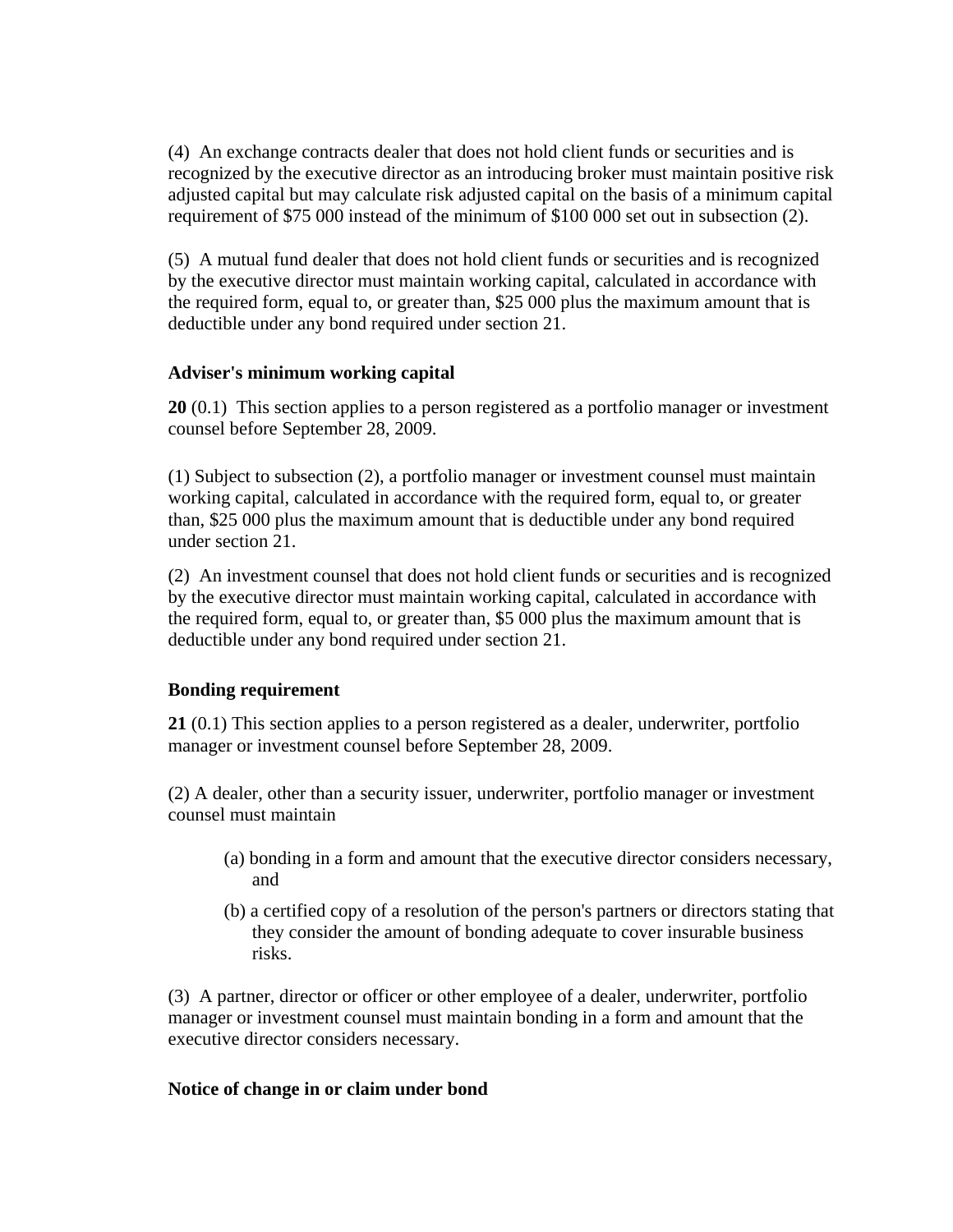**22** A registrant must file without delay written notice of any change in, or claim made under, a bond required by the executive director.

#### **Compensation or contingency trust fund**

**23** (1) A dealer, other than a security issuer or scholarship plan dealer, must participate in and contribute to a compensation fund or contingency trust fund approved by the executive director and established by

- (a) a self regulatory body or an exchange recognized under section 24 (1) or (2) of the Act, or
- (b) a trust company.

(2) A dealer must contribute an amount of money to a fund referred to in subsection (1) equal to the amount that the self regulatory body, exchange or, in the case of a fund established by a trust company, the executive director requires.

(3) The executive director may exempt a dealer that does not hold funds or securities of its clients from the requirements of subsection (1).

## **Requirements for not holding funds or securities**

**24** (1) This section applies to a person registered as an exchange contracts dealer before September 28, 2009.

(2) If an exchange contracts dealer is permitted under section 19 (5) to calculate risk adjusted capital on the basis of a lower minimum capital requirement, a mutual fund dealer is permitted under section 19 (6) to maintain a lower level of working capital, an investment counsel is permitted under section 20 (3) to maintain a lower level of working capital or a dealer is exempted under section 23 (3) from the requirement to participate in and contribute to a compensation fund or contingency trust fund, the exchange contracts dealer, mutual fund dealer, investment counsel or dealer must not

- (a) hold funds or securities on behalf of clients;
- (b) receive from clients funds or securities for the payment or settlement of trades in securities or exchange contracts on behalf of the client;
- (c) receive from clients cheques made out to the dealer for the payment of or settlement of trades in securities or exchange contracts on behalf of the client;
- (d) receive from other persons funds payable to the client on account of the sale of or settlement of trades in securities or exchange contracts on behalf of the client, or
- (e) receive from other persons cheques made out to the dealer on account of the sale of securities or exchange contracts or settlement of trades in securities or exchange contracts on behalf of the client.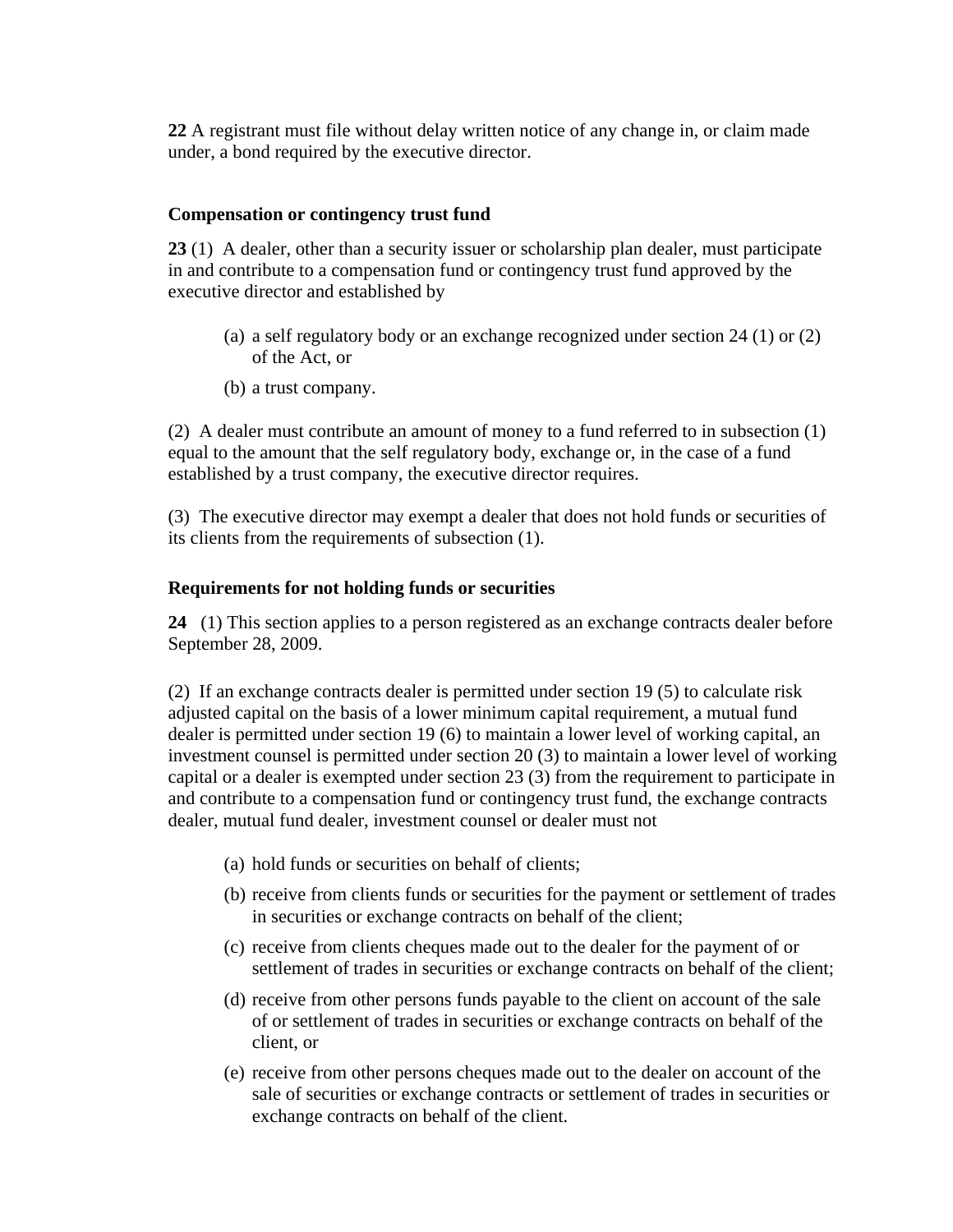#### **Subordination agreement**

**25** (1) This section applies to a person registered as a dealer or adviser before September 28, 2009.

(2) If a registrant borrows in order to maintain positive risk adjusted capital or to meet the minimum working capital requirements set out in sections 19 and 20, the registrant and the person from whom the registrant borrowed must enter into a subordination agreement in the required form.

# **Division 5 — Record Keeping and Reporting**

# **Division 6 — Client Accounts and Statements of Account and Portfolio**

## **Explanation of relevant terms and conditions**

**49** (1) This section applies to a person registered as a dealer or adviser before September 28, 2009.

(2) If a dealer trades or proposes to trade an exchange contract on behalf of a client or a dealer or adviser gives advice about an exchange contract to a client, the dealer or adviser must, on the client's request,

- (a) explain the terms and conditions of the exchange contract, and
- (b) state where the client may get a copy, or view the terms and conditions, of the exchange contract.

## **Information about registrant available on client's request**

**50** (0.1) This section applies to a person registered as a dealer or adviser before September 28, 2009.

- (1) On request, a registrant must provide a client or prospective client with
	- (a) the registrant's category and expiry date of registration;
	- (b) any conditions of registration that the executive director has imposed under section 36 of the Act, or that a self regulatory body or exchange has imposed, on the registrant;
	- (c) any current administrative proceeding by a securities or exchange contracts regulatory authority, or by a self regulatory body or exchange, against the registrant in any jurisdiction;
	- (d) any previous administrative proceedings by a securities or exchange contracts regulatory authority, or by a self regulatory body or exchange, against the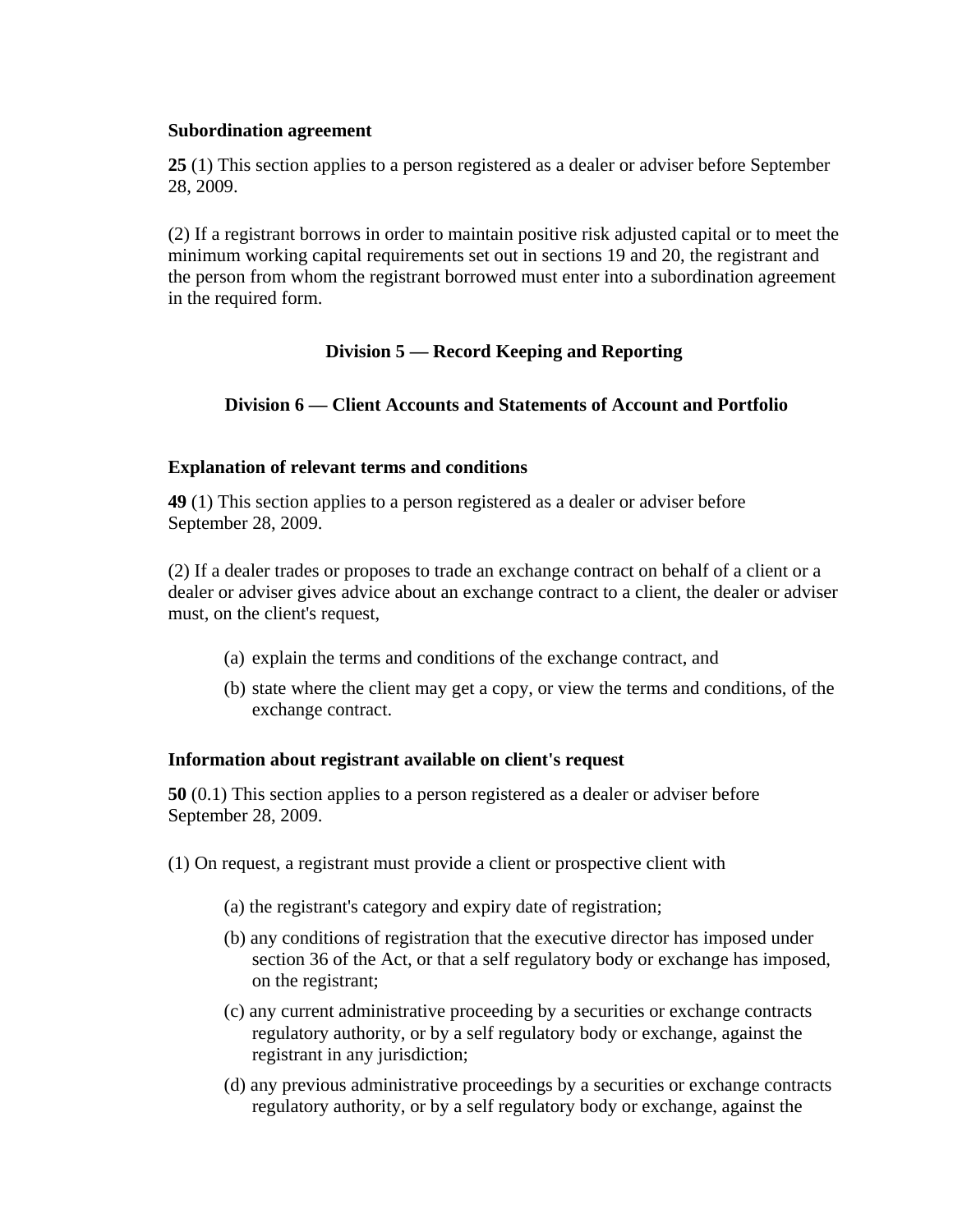registrant in any jurisdiction if an order, ruling or other adverse finding was made against the registrant;

- (i) if the registrant is an individual, for an unlimited period of time, or
- (ii) if the registrant is not an individual, during the 5 years immediately preceding the client's request,
- (e) the commission and fees the registrant charges and the practices the registrant follows in setting fees;
- (f) if the registrant is an individual, the registrant's education, including which of the courses and examinations required by the executive director or similar courses and examinations required in another jurisdiction the registrant has successfully completed;
- (g) subject to subsection (2), if the registrant is a dealer,
	- (i) a copy of the dealer's most recently prepared statement of financial condition in the required form, or, in the alternative, if the dealer is a security issuer, a copy of the dealer's most recently prepared annual financial statements that it has filed under section 145 (1), and
	- (ii) a list of the dealer's partners, directors and officers, prepared and certified as of a date not more than 30 days before the request, and
- (h) any registration or licensing under the Financial Institutions Act or comparable legislation of another jurisdiction.

(2) If a dealer or a class of dealers is subject to conditions of registration or to regulations imposed by a self regulatory body or exchange that requires the dealer to disclose information similar to the information required under subsection (1), the executive director may waive or vary the requirement to comply with subsection (1).

(3) A registered dealer must inform its clients on every statement of account, or by other means that the commission or executive director has approved, that the information referred to in subsection (1) is available to clients on request.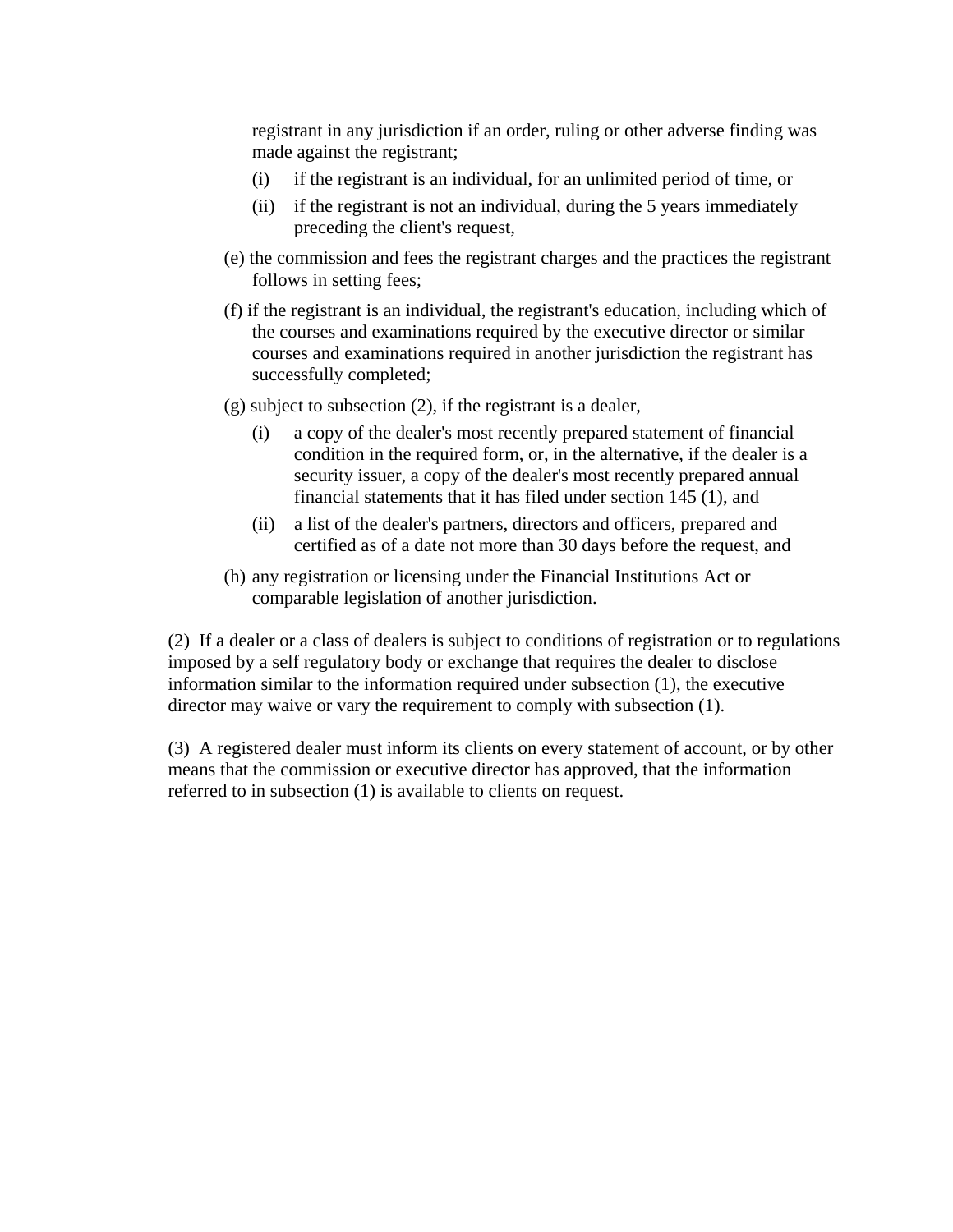## **Change in ownership or sale of account**

**52** (0.1) This section applies to a person registered as an adviser before September 28, 2009.

(1) If there has been a material change in the ownership or control of a portfolio manager or investment counsel, the portfolio manager or investment counsel must provide immediately to each of its clients in British Columbia, in addition to any notice required by Division 10,

- (a) a written explanation of the change, and
- (b) advice of the client's right to close or transfer the client's account.

## **Disclosure of referral fees and commission splitting**

**53** (0.1) This section applies to a person registered as a dealer or adviser before September 28, 2009.

- (1) Subject to subsection (3), if a registrant
	- (a) receives a fee or other compensation from another person for the referral of a client, or
	- (b) pays a fee or other compensation to another person for the referral of a client, the registrant must disclose the compensation to the client.

(2) Subject to subsections (3), (4) and (5), if a registrant receives from, or pays to, another person a commission or other compensation related to the purchase or sale of a security or exchange contract on behalf of a client, not otherwise required to be disclosed under subsection (1), the registrant must disclose the compensation to the client on whose behalf the purchase or sale is made.

(3) Subject to subsection (4), the disclosure required under subsections (1) and (2) must

(a) be made

- (i) in the circumstances described in subsection  $(1)$  (a), before the fee is accepted,
- (ii) in the circumstances described in subsection  $(1)$  (b), before the fee is paid, or
- (iii) in the circumstances described in subsection (2), at the time the purchase or sale is made or as soon as practicable after that time,

(b) be in writing, and